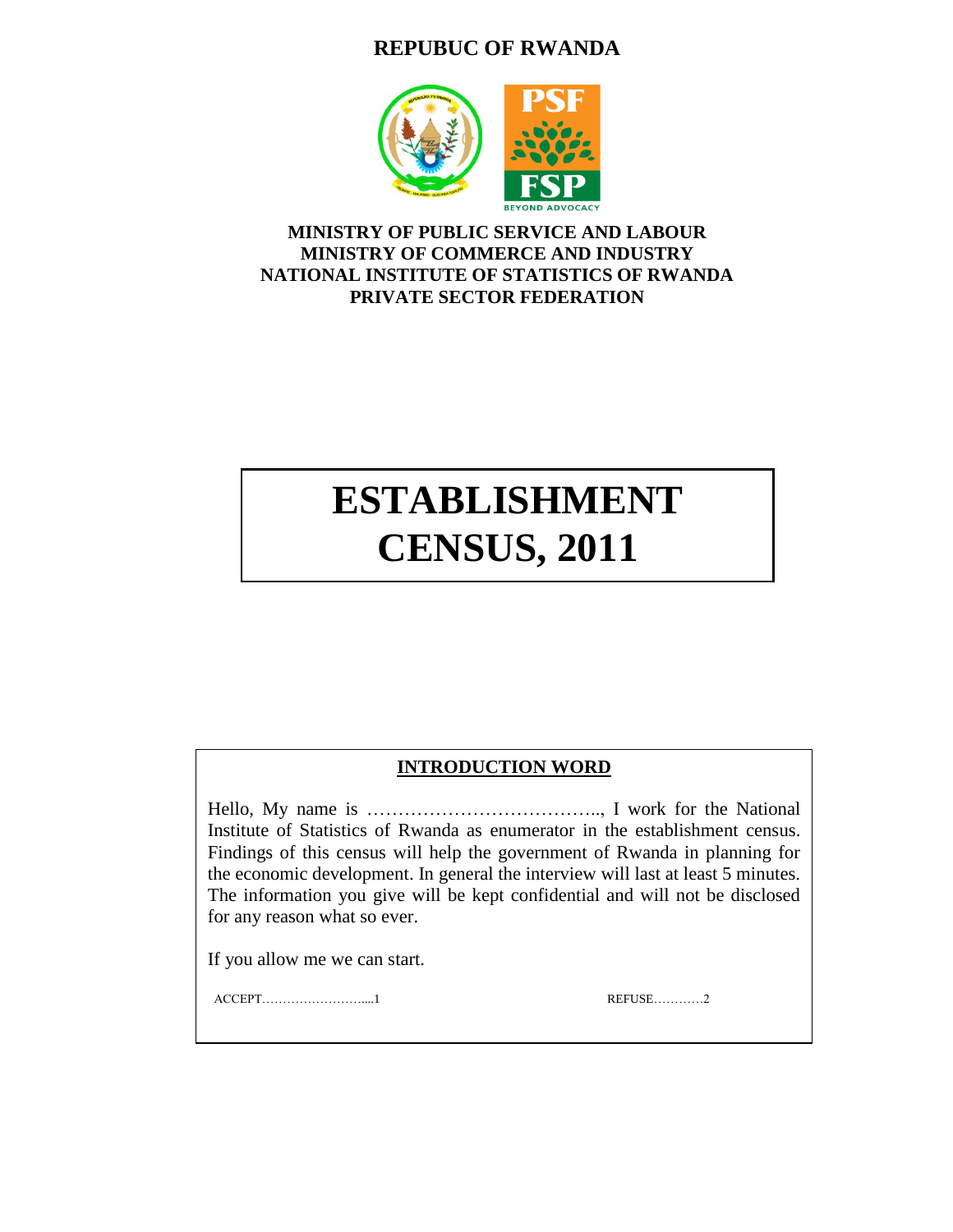## **NATIONAL INSTITUTE OF STATISTICS OF RWANDA** *IN COLLABORATION WITH MINISTRY OF PUBLIC SERVICE AND LABOUR, MINISTRY OF TRADE AND INDUSTRY and PRAVATE SECTOR FEDERATION* **ESTABLISHMENT CENSUS (2010)**

# **Confidentiality Note**

The Information you give in this questionnaire will only be used for statistical purposes. According to the Statistical law individual data are kept confidential and will not be disclosed for any reason what so ever.

## **1. ADDRESS/ LOCATION**

| 2. MANAGER:                                                                                                                                                                                                                                                                                                                                                                |                                                                                                                                                                                                                                                                                                                                                                                                                   |  |  |  |
|----------------------------------------------------------------------------------------------------------------------------------------------------------------------------------------------------------------------------------------------------------------------------------------------------------------------------------------------------------------------------|-------------------------------------------------------------------------------------------------------------------------------------------------------------------------------------------------------------------------------------------------------------------------------------------------------------------------------------------------------------------------------------------------------------------|--|--|--|
|                                                                                                                                                                                                                                                                                                                                                                            |                                                                                                                                                                                                                                                                                                                                                                                                                   |  |  |  |
| 2.2 Gender: 1-Male 2- Female                                                                                                                                                                                                                                                                                                                                               |                                                                                                                                                                                                                                                                                                                                                                                                                   |  |  |  |
|                                                                                                                                                                                                                                                                                                                                                                            |                                                                                                                                                                                                                                                                                                                                                                                                                   |  |  |  |
| <b>3. WORKING PLACE</b>                                                                                                                                                                                                                                                                                                                                                    | <b>4. WORKING STATUS</b>                                                                                                                                                                                                                                                                                                                                                                                          |  |  |  |
| 1. within market place<br>2. outside market place                                                                                                                                                                                                                                                                                                                          | 1. Working<br>2. Closed Temporally<br>3. Closed permanently (End the interview)                                                                                                                                                                                                                                                                                                                                   |  |  |  |
| <b>5. SECTOR</b><br>1. Household sector<br>2. Private sector<br>3. Public sector<br>4. Mixed sector<br>5. Cooperative<br>6. Private education Institution<br>7. Private health Institution<br>8. Non-profit organization (local)<br>9. International Organization<br>If the answer is 9 skip to question 7,<br>Question 8, then skip to question<br>14. then end interview | <b>6. NATIONALITY OF OWNERS</b><br>01 Rwandan<br>02 Foreign (East African Community)<br>03 Foreign (Other African countries)<br>04 Foreign (Asian countries)<br>05 Foreign (Other countries)<br>06 Joint (Rwandan + East African Community)<br>07 Joint (Rwandan + Other African countries)<br>08 Joint (Rwandan + Asian countries)<br>09 Joint (Rwandan + Other countries)<br>10. Joint (Others without Rwandan) |  |  |  |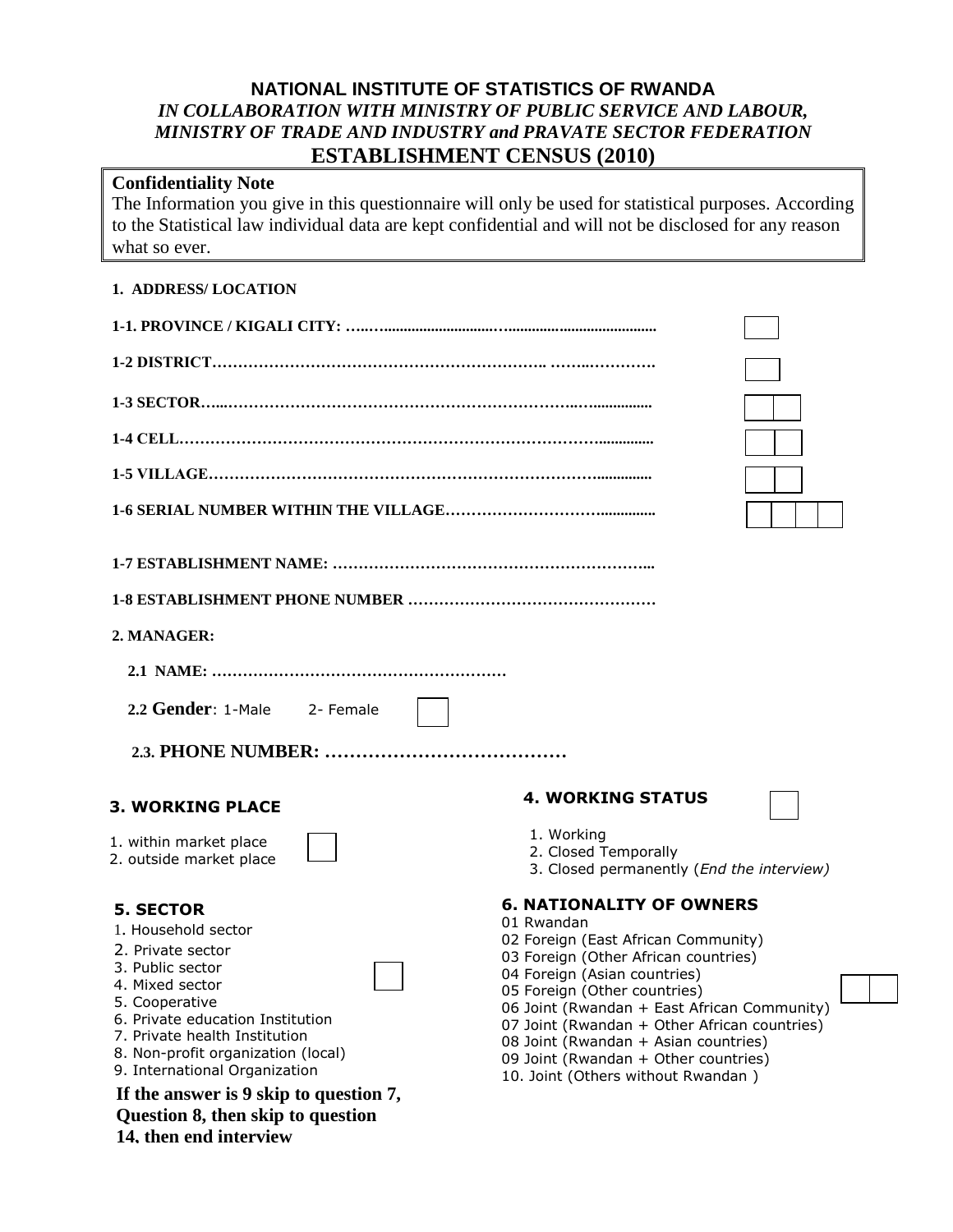| 7. YEAR OF STARTING OPERATION IN RWANDA                                                                                                                                                                                             |                                                                      |                                                                        |           |                  |  |
|-------------------------------------------------------------------------------------------------------------------------------------------------------------------------------------------------------------------------------------|----------------------------------------------------------------------|------------------------------------------------------------------------|-----------|------------------|--|
| 8. MAJOR ECONOMIC ACTIVITY OF THE ESTABLISHMENT                                                                                                                                                                                     |                                                                      |                                                                        |           | <b>ISIC CODE</b> |  |
| <b>9. LEGAL STATUS</b><br>9.1 In the following categories which corresponds to your establishment<br>1. Sole proprietorship                                                                                                         |                                                                      |                                                                        |           |                  |  |
| 2. Limited by shares<br>3. Limited by guarantee<br>4. Limited by shares and by guarantee<br>5. Unlimited<br>6. Others                                                                                                               |                                                                      |                                                                        |           |                  |  |
| If the answer is "1" go to question 9.2; For others answers go to question 10                                                                                                                                                       |                                                                      |                                                                        |           |                  |  |
| 9.2 Is the owner of the establishment its manager?<br>$1 - YES$<br>$2 - NO$<br>If the answer is "NO" go to ask the sex of the owner                                                                                                 |                                                                      |                                                                        |           |                  |  |
| 9.3 The sex of owner                                                                                                                                                                                                                | 1- MALE                                                              |                                                                        | 2- FEMALE |                  |  |
| 10. IS THE ESTABLISHMENT REGISTERED IN ANY OF THE FOLLOWING INSTITUTIONS?<br>(ANSWER ALL QUESTIONS)                                                                                                                                 |                                                                      |                                                                        |           |                  |  |
| 1. Social Security Fund<br>2. Rwanda Revenue Authority (RRA)<br>3. Rwanda Development Board (RDB)<br>4. District<br>5. Sector<br>6. Rwanda cooperative Agency<br>7. Private sector Federation (PSF)<br>8. Other government agencies | 1-YES<br>1-YES<br>1-YES<br>1-YES<br>1-YES<br>1-YES<br>1-YES<br>1-YES | $2-NO$<br>$2-NO$<br>2-NO<br>2-NO<br>$2-NO$<br>2-NO<br>$2-NO$<br>$2-NO$ |           |                  |  |
|                                                                                                                                                                                                                                     |                                                                      |                                                                        |           |                  |  |

*IF REGISTERED IN RRA (i.e. the answer to question 10.2 is "yes") proceed to question 11, otherwise skip to question 12.* 

## **11. WHAT TYPE OF TAXES DO YOU PAY? (ANSWER ALL QUESTIONS)**

| 1. VAT                   | $1 - y$ es | 2-No  |  |
|--------------------------|------------|-------|--|
| 2. TPR                   | $1 - yes$  | 2- No |  |
| 3. Income $tax$ 1- $yes$ |            | 2- No |  |

## **12. DOES THE ESTABLISHMENT MAINTAIN REGULAR OPERATIONAL ACCOUNTS?**

1- YES 2- NO